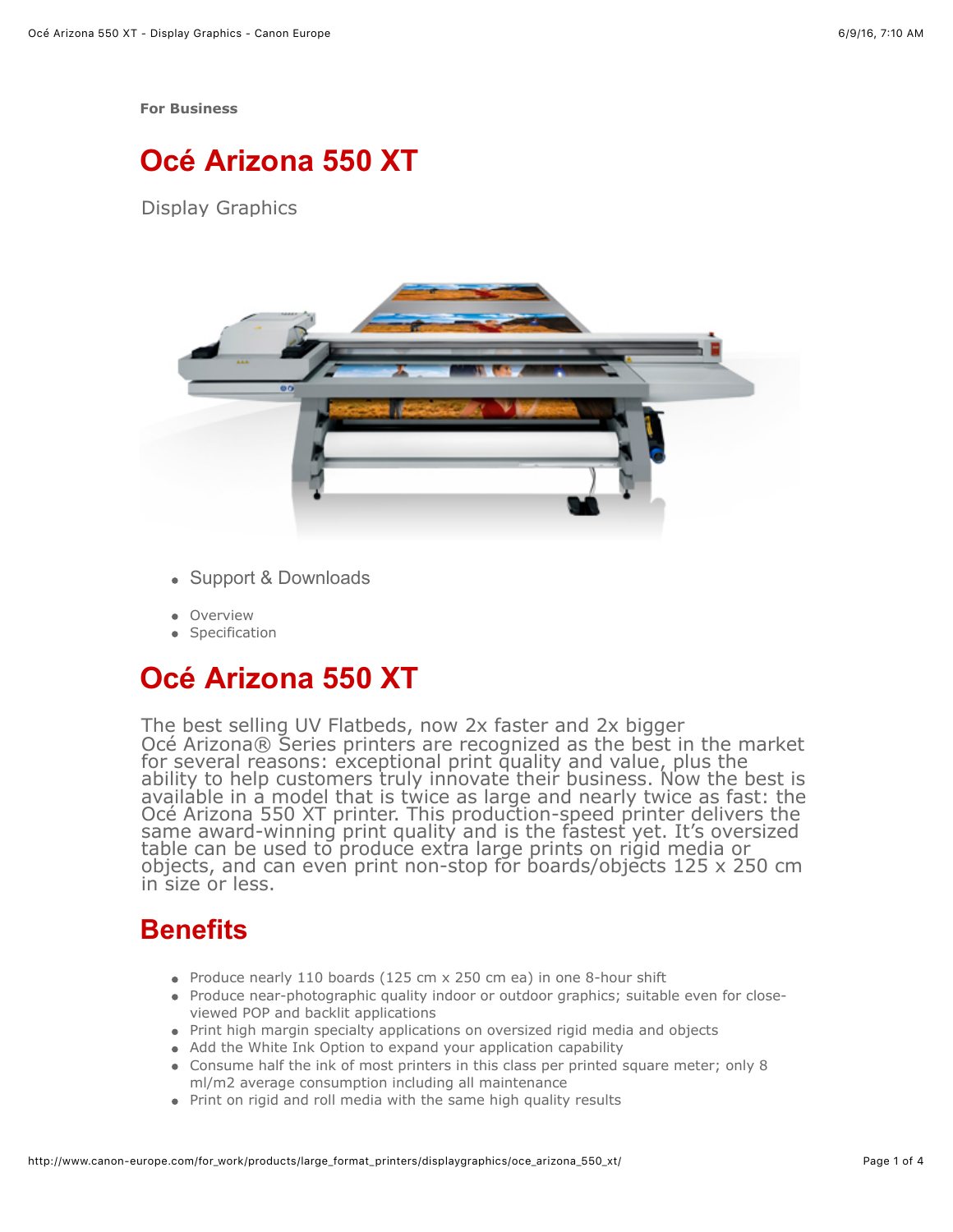## **Detailed Features**

#### **Grab attention with high quality, flatbed UV printer**

No more trade-offs between image quality and speed. Océ VariaDotTM imaging technology produces ink droplets from 6 to 42 picolitres, resulting in superb image detail, smooth color transitions and vivid, uniform solid colors for closely-viewed signage and POP materials. Amazing results from a UV inkjet printer whatever the media or application.

Profit from new money makers with versatile UV flatbed printer. This extra large format flatbed printer lets you print on rigid panels up to 2.5 m x 3.05 m, and up to 50 mm thick; and flexible rolls up to 220 cm wide. You can even print on irregularly-shaped, reasonably flat objects, by simply placing them on the flatbed printer table. Most printers can only do one or two things really well, but the Océ Arizona 550 XT flatbed printer does it all and more. Think parts templates for airplanes, CD covers, chairs, fast food menus, fabric, glass, plywood – even a full sized garage door – plus anything you need for indoor and outdoor display graphics printing too. Don't just replace your analogue printing capacity with digital, innovate your business and boost your margins producing specialty items not possible with any other digital printer. Choose Océ Arizona printers whenever image quality and application versatility are both hard requirements.

#### **The Océ Arizona 550 XT printer reduces impact on resources**

The Océ Arizona 550 XT printer complies with all relevant health and safety directives including CE, TUV, BG, CCC and others. It also complies with the European RoHS directives for heavy metal content.

#### **Several options are available for the Océ Arizona 550 XT printer:**

Roll Media Option

The Roll Media Option offers new possibilities for all Océ Arizona family printers. Supporting flexible media rolls from 90 to 220 cm wide, it gives you the ability to print on almost any flexible media including banner vinyl, self-adhesive vinyl, paper, textiles, backlit films, canvas and more.

White Ink Option

The White Ink Option can be purchased installed at the factory or later in your own facility. It gives you the flexibility to print any combination of color and white ink in 2 or 3 layers, on rigid or flexible media or objects. This offers the possibility to print backlit applications on transparent media, normally reserved for photographic, laser-based printers, or print on any non-white media or object imaginable. It also supports Day/Night application printing for applications that are alternatively back or front lit, such as menu boards. And of course, white can also be printed as a spot color with all the sharpness and detail of any other ink in the system.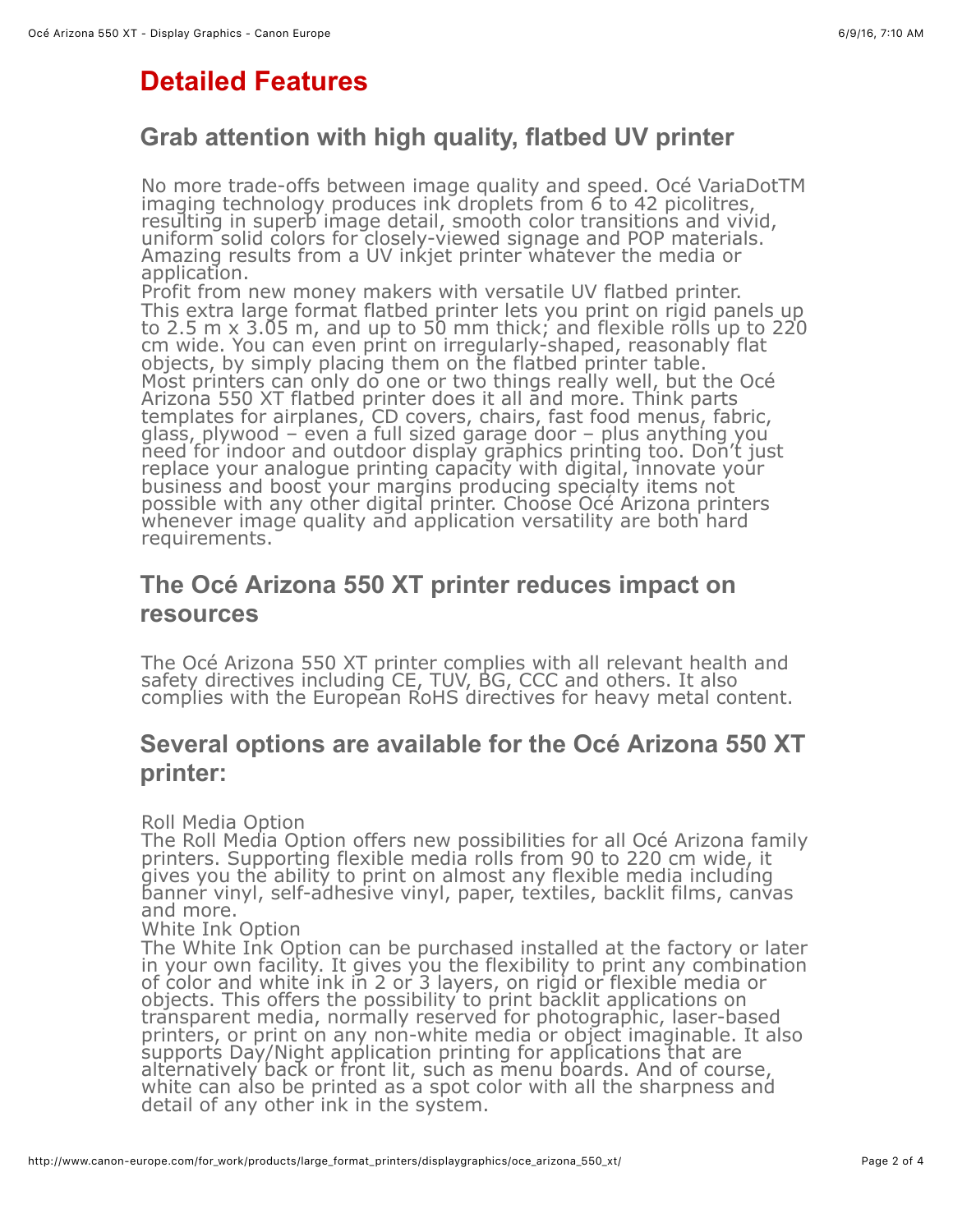#### Static Suppression Option

Customers with very dry environments may experience excessive static electricity on hard plastics such as acrylic and polycarbonate rigid sheets. The Static Suppression Upgrade Kit provides the ability to<br>print on rigid media with excessive static without compromising image<br>quality, or tightly controlling the printing environment.

#### **The Océ Arizona 550 XT printer reduces impact on resources**

The Océ Arizona 550 XT printer complies with all relevant health and safety directives including CE, TUV, BG, CCC and others. The Océ Arizona 550 XT printer uses UV curable inks that do not contain volatile organic compounds and as a result the user needs minimal ventilation in the print room. This reduced need to extract or heat/cool large volumes of air from the printing environment results in a substantial cost and energy savings. It also consumes less than 3100 Watts of electricity at 240 VAC/50 Hz.

The Océ Arizona 550 XT printer does not require an external source of compressed air, making the operational and energy costs even lower. [Product Specification](http://www.canon-europe.com/for_work/products/large_format_printers/displaygraphics/oce_arizona_550_xt/#p-specification)

- [Home](http://www.canon-europe.com/)
- [For Business](http://www.canon-europe.com/for_work/)
- Océ Arizona 550 XT

#### **For Home**

- [New Products](http://www.canon-europe.com/for_home/newproducts/)
- [Cameras](http://www.canon-europe.com/for_home/product_finder/cameras/)
- [Lenses](http://www.canon-europe.com/for_home/product_finder/cameras/ef_lenses/range/)
- **·** [Inkjet Printers](http://www.canon-europe.com/printers/home-printers/)
- [Camcorders](http://www.canon-europe.com/for_home/product_finder/camcorders/high_definition_hd/)

### **For Business**

- [For Your Business](http://www.canon-europe.com/for_work/)
- **[Business Products](http://www.canon-europe.com/for_work/business-products/)**
- [Managed Print Services](http://www.canon-europe.com/managed_print_services/)
- **[Case Studies](http://www.canon-europe.com/for_work/case-studies/)**

#### **Support**

- [Consumer Products Support](http://www.canon-europe.com/support/)
- [Business Products Support](http://www.canon-europe.com/support/business-product-support/)
- [Contact Us](http://www.canon-europe.com/support/consumer_products/contact_support/)
- Recyclina
- [Register your product](http://www.canon-europe.com/for_home/register_my_product/)